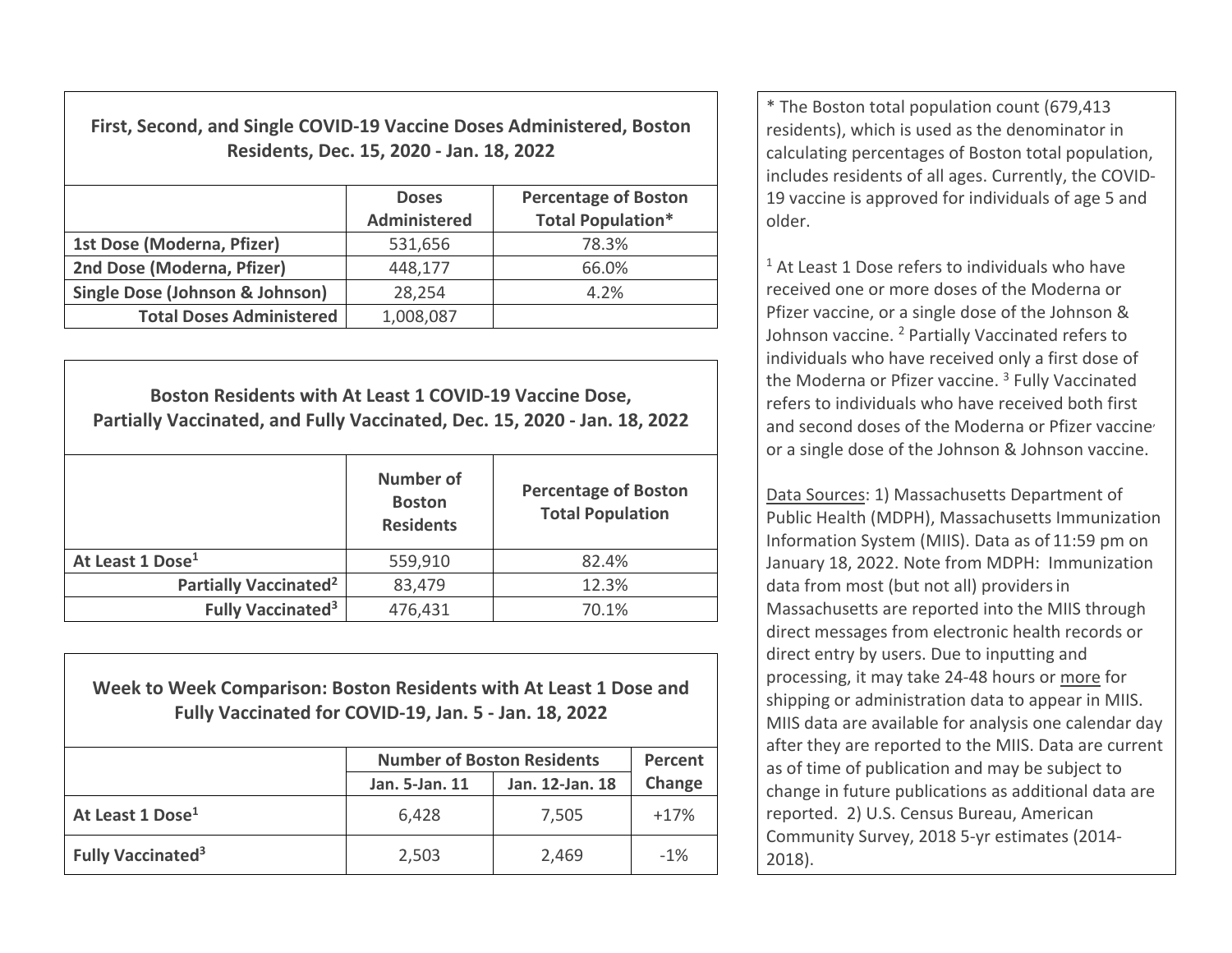

\* Total number of individuals receiving their initial dose in the 10‐week period.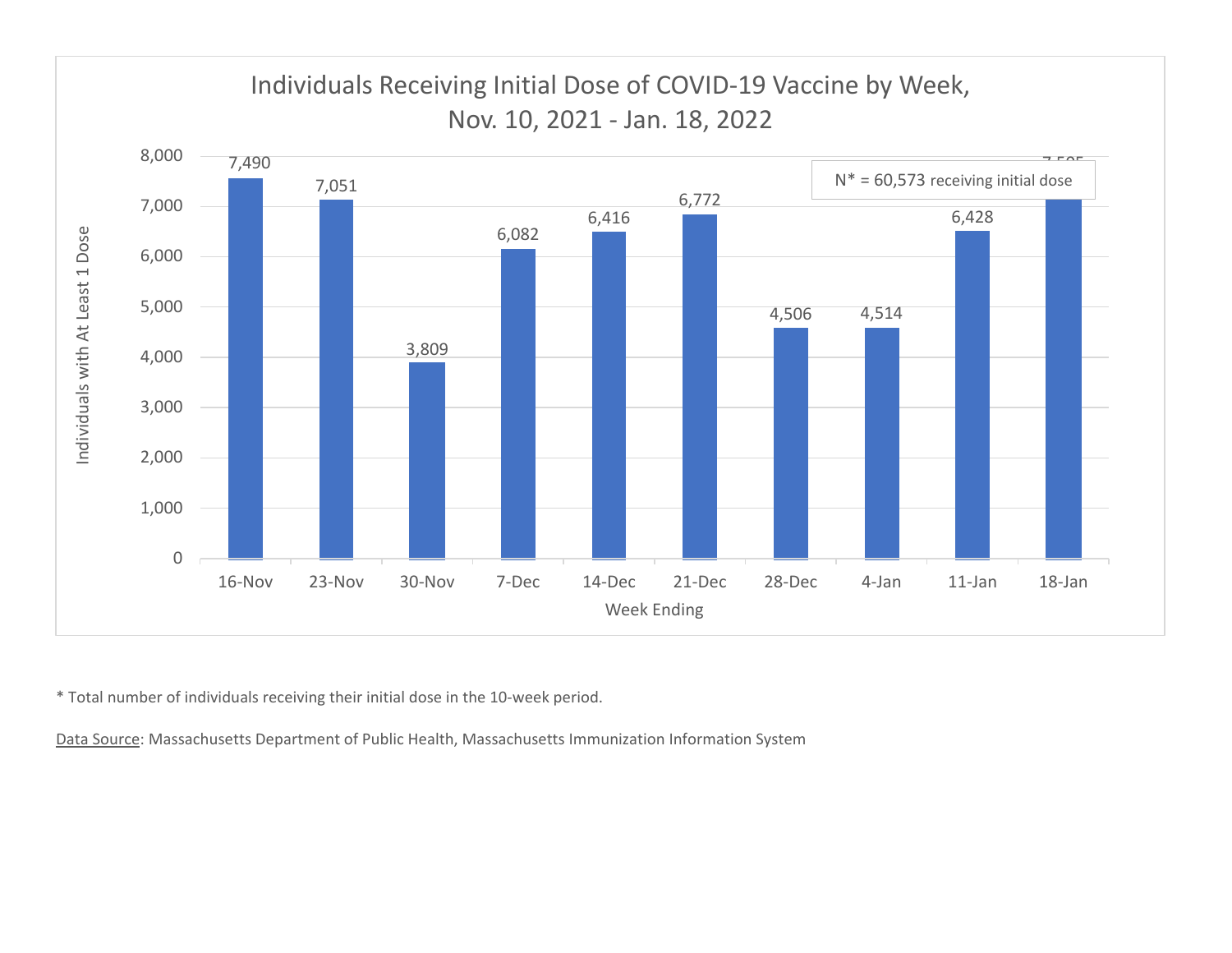

\* Total number of individuals receiving their final dose in the 10‐week period.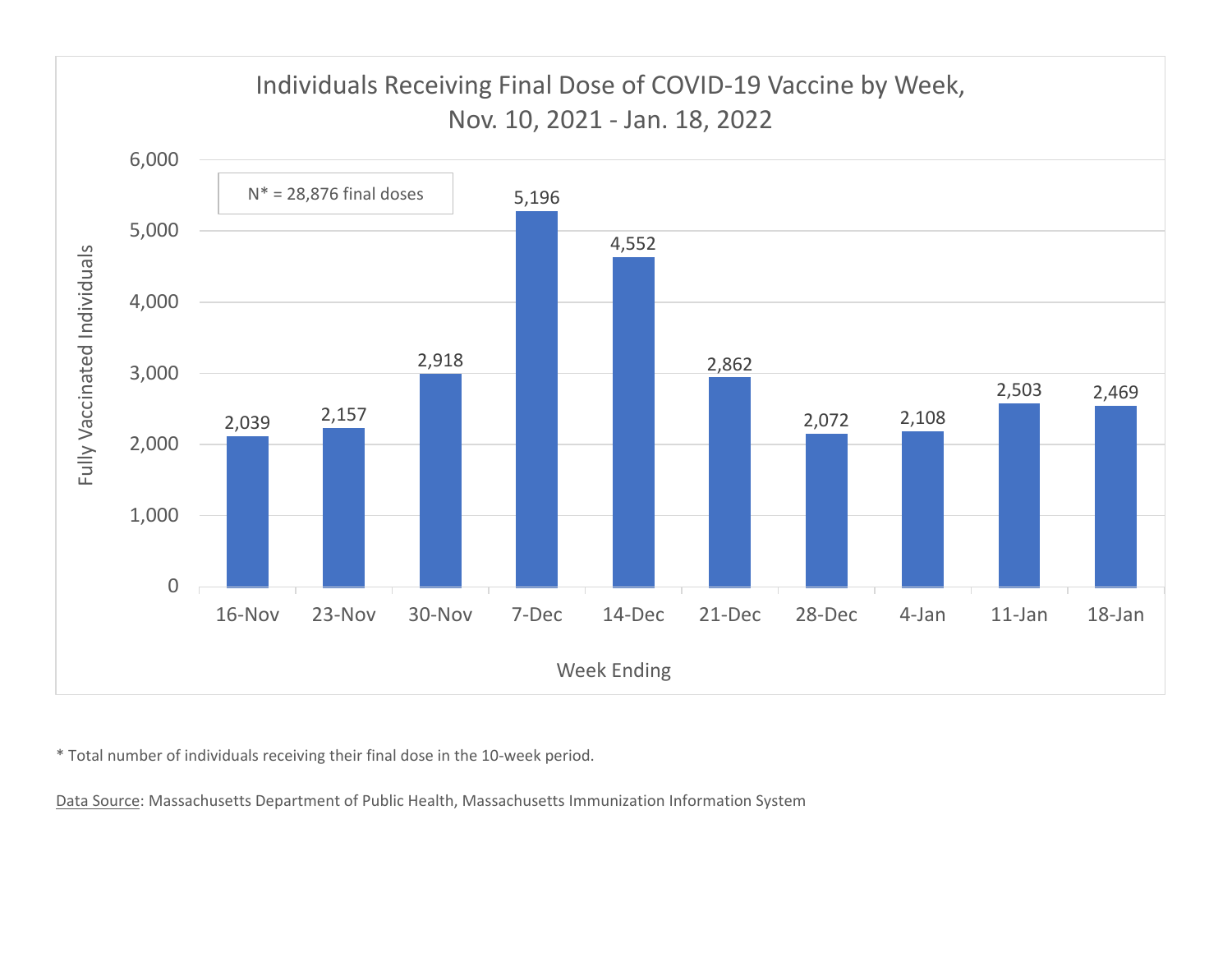

\* Varies from Total N of Individuals with At Least 1 Dose (559,910) due to missing age data for 9 individuals.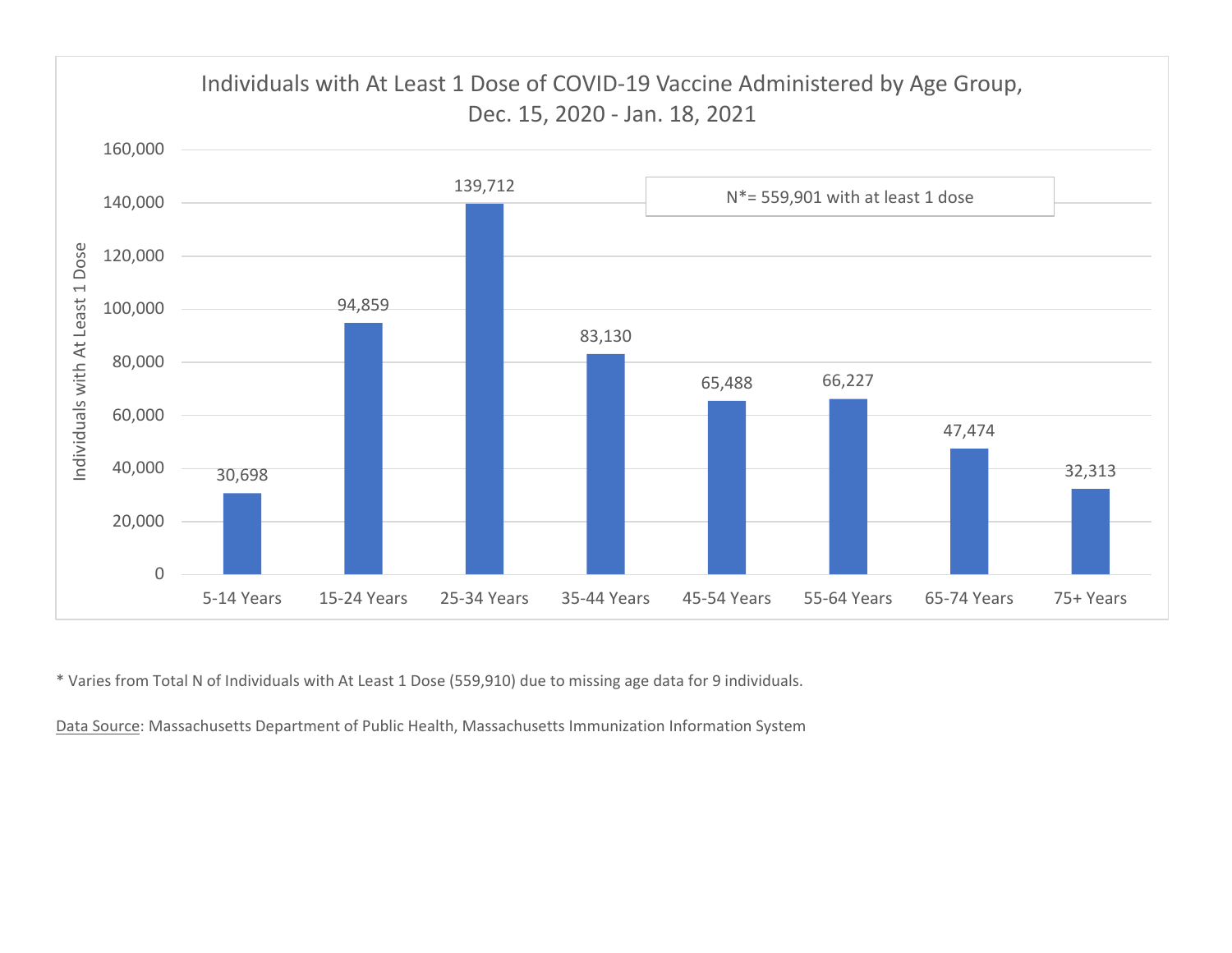

\* Varies from Total N of Individuals with At Least 1 Dose (559,910) due to missing age data for 8 individuals.

In accordance with CDC practices, BPHC has capped the percent of population coverage metrics at 99.9%. These metrics could be greater than 99.9% for multiple reasons, including census denominator data not including all individuals that currently reside in the county (e.g., part time residents) or potential data reporting errors. Estimates may change as new data are made available.

Percentage of overall Boston population with at least 1 dose <sup>=</sup> 82.4%.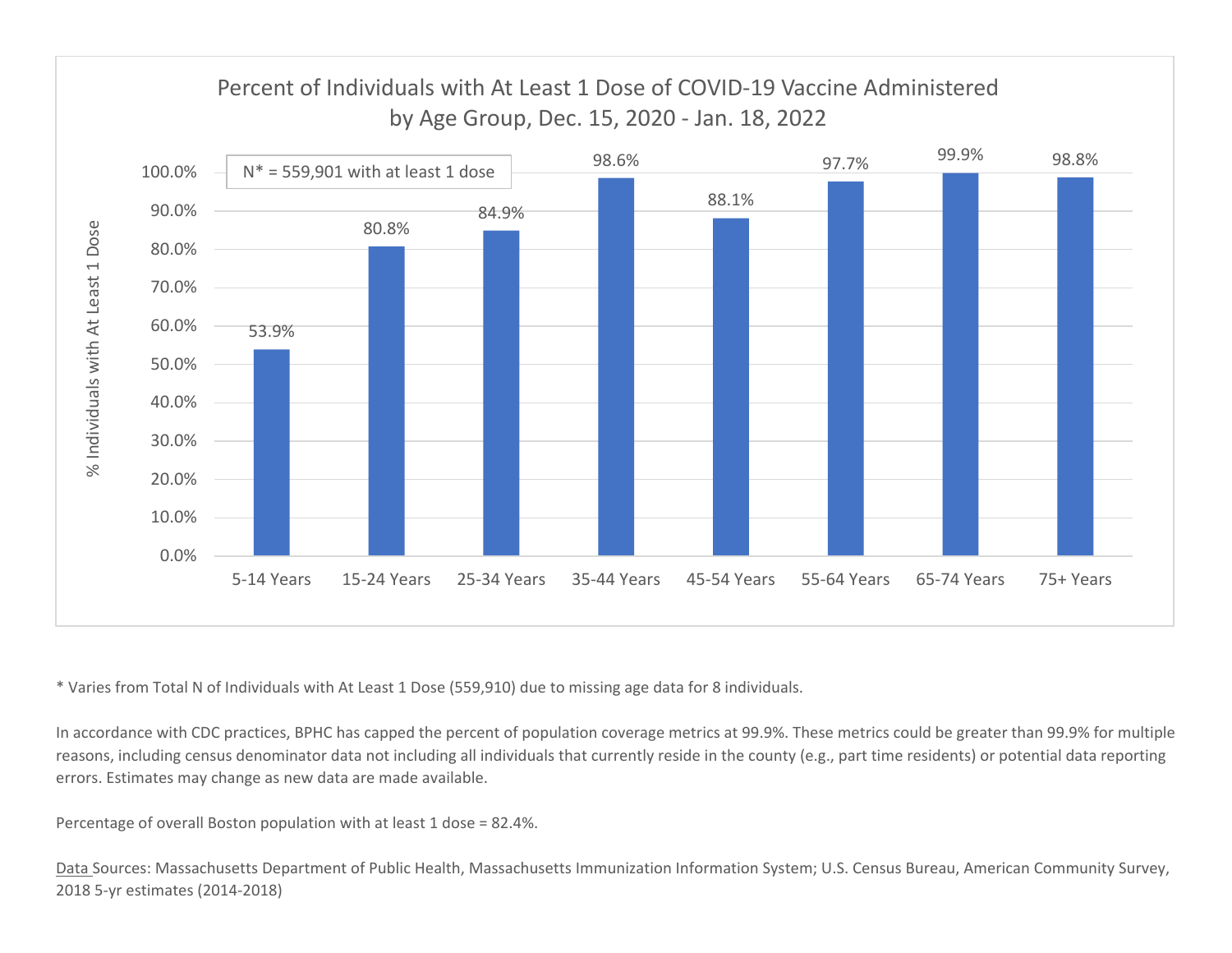

\* Varies from Total N of Fully Vaccinated Individuals (476,431) due to missing age data for 4 individuals.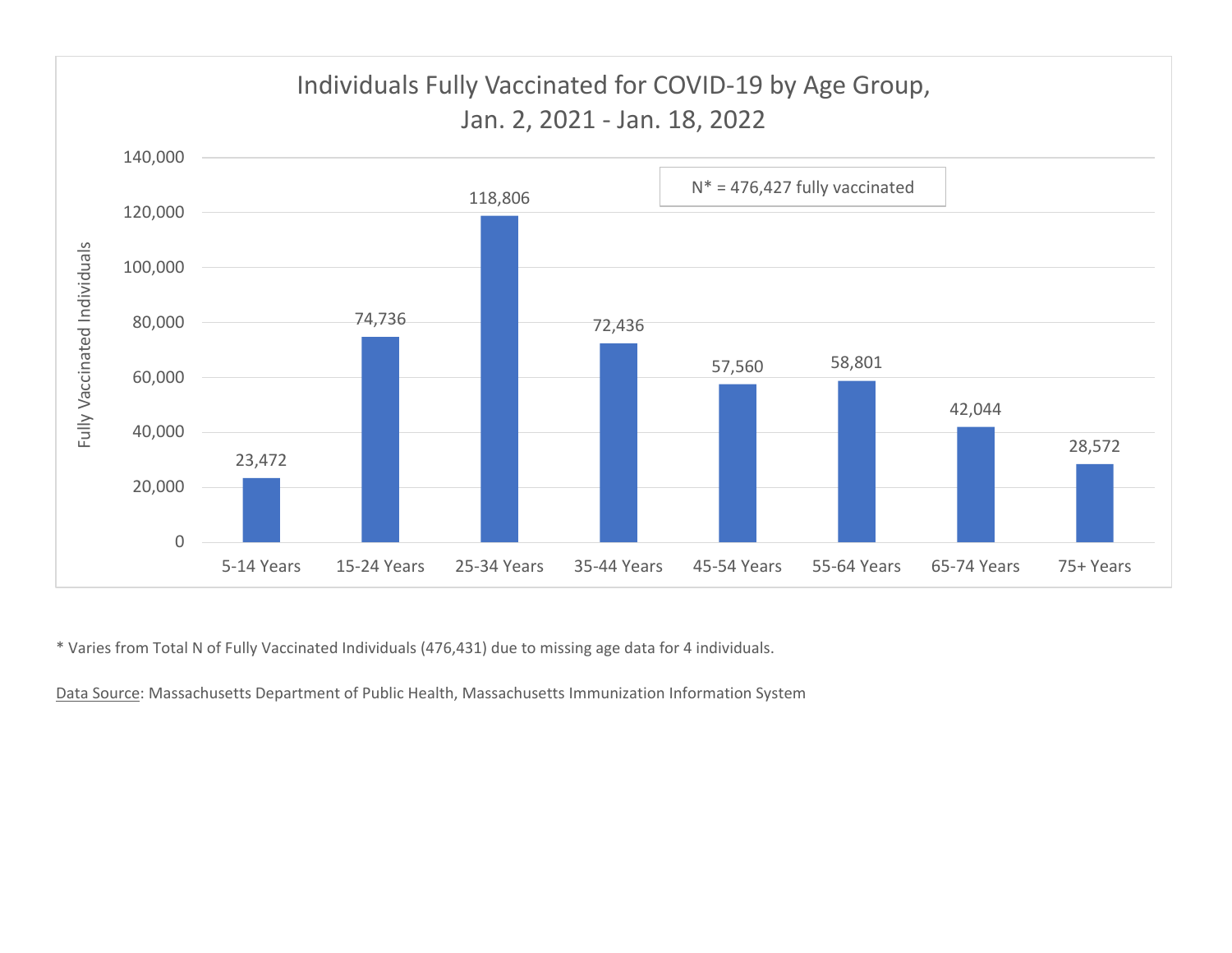

\* Varies from Total N of Fully Vaccinated Individuals (476,431) due to missing age data for 4 individuals.

Percentage of overall Boston population fully vaccinated <sup>=</sup> 70.1%.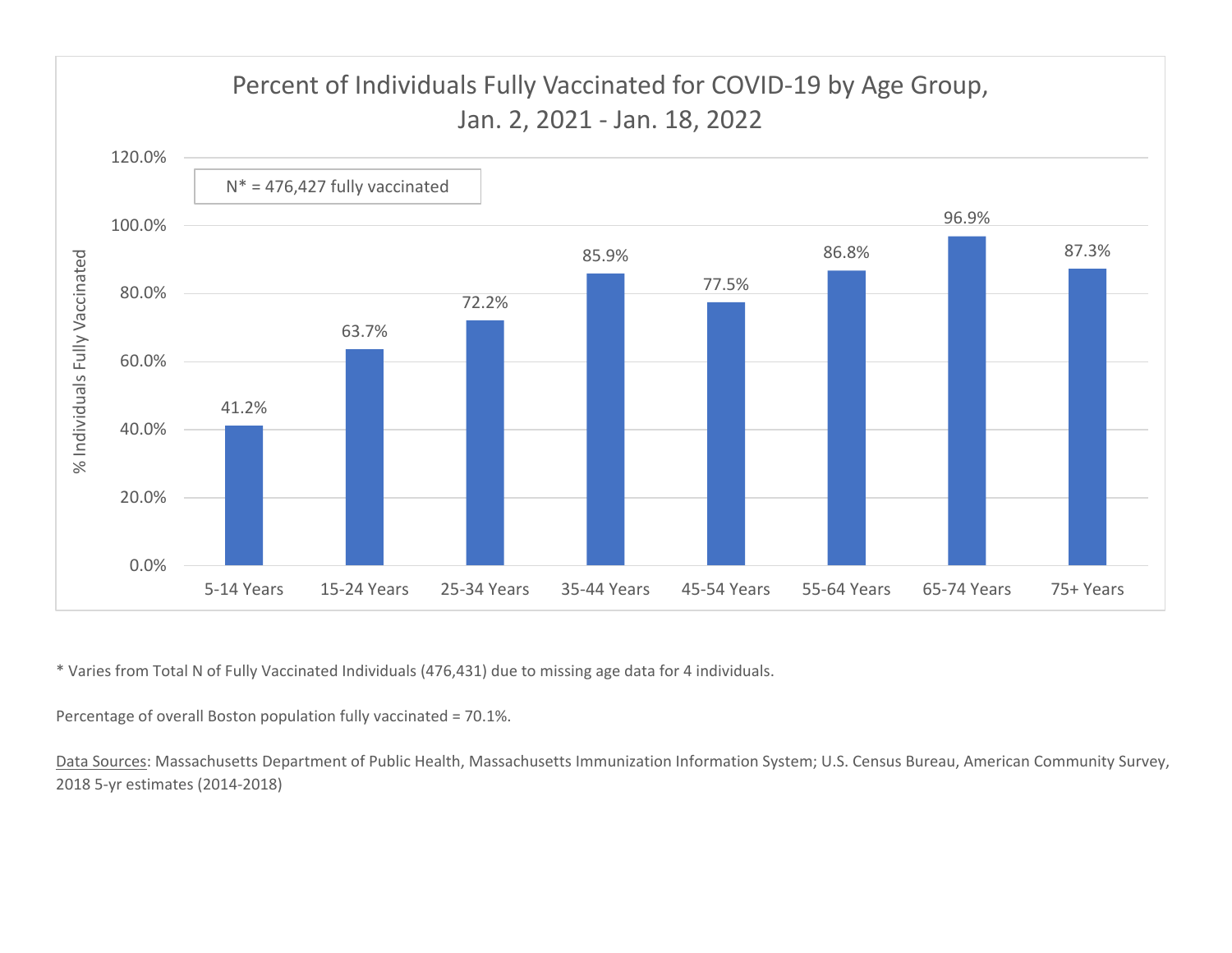

Asian/PI <sup>=</sup> Asian, Native Hawaiian, and Pacific Islander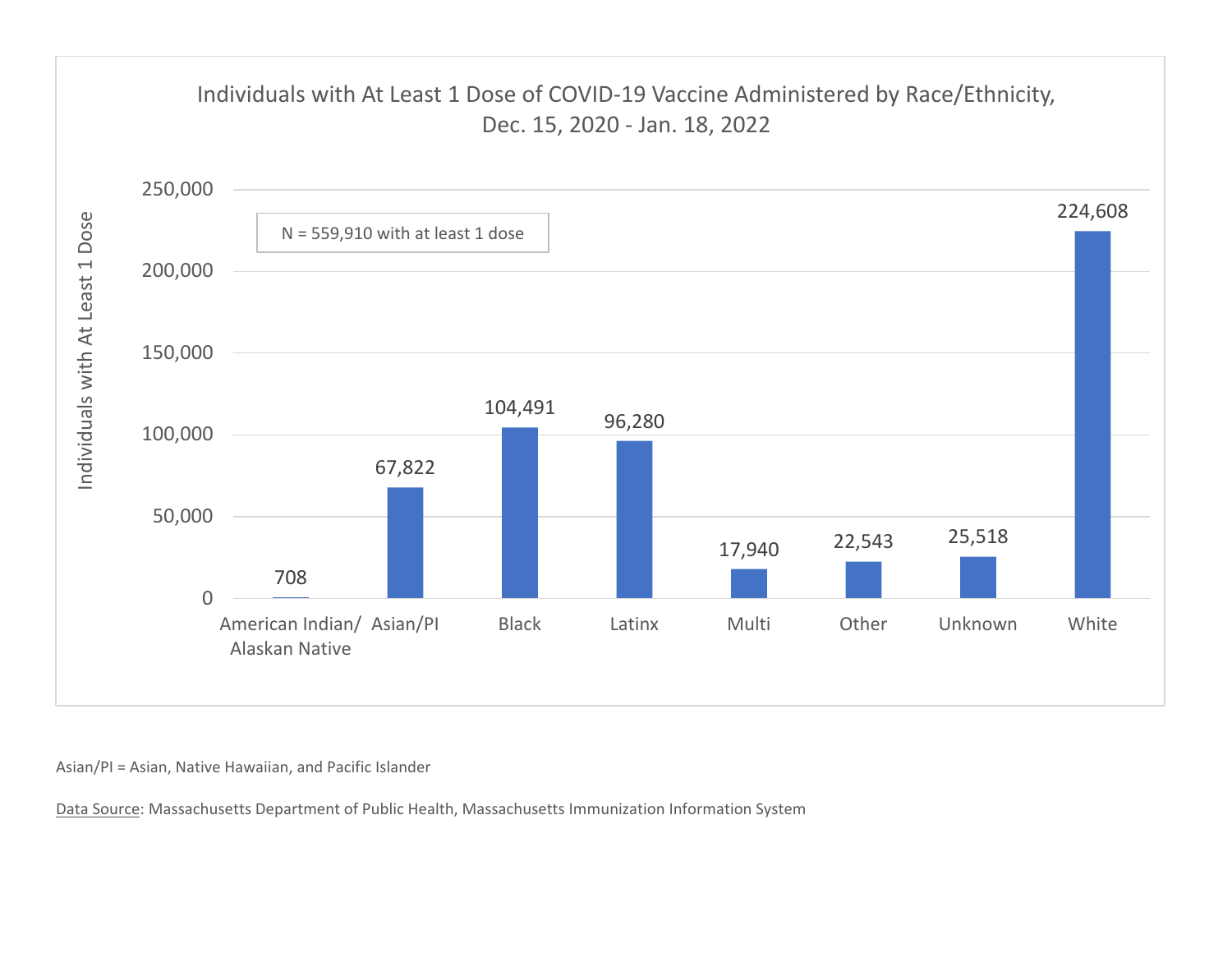

Asian/PI <sup>=</sup> Asian, Native Hawaiian, and Pacific Islander

\* Varies from Total N of Individuals with At Least 1 Dose (559,910) because data for residents who identify as Multiracial, Other, or Unknown are not included in this chart due to lack of comparable population data.

Percentage of overall Boston population with at least 1 dose <sup>=</sup> 82.4%.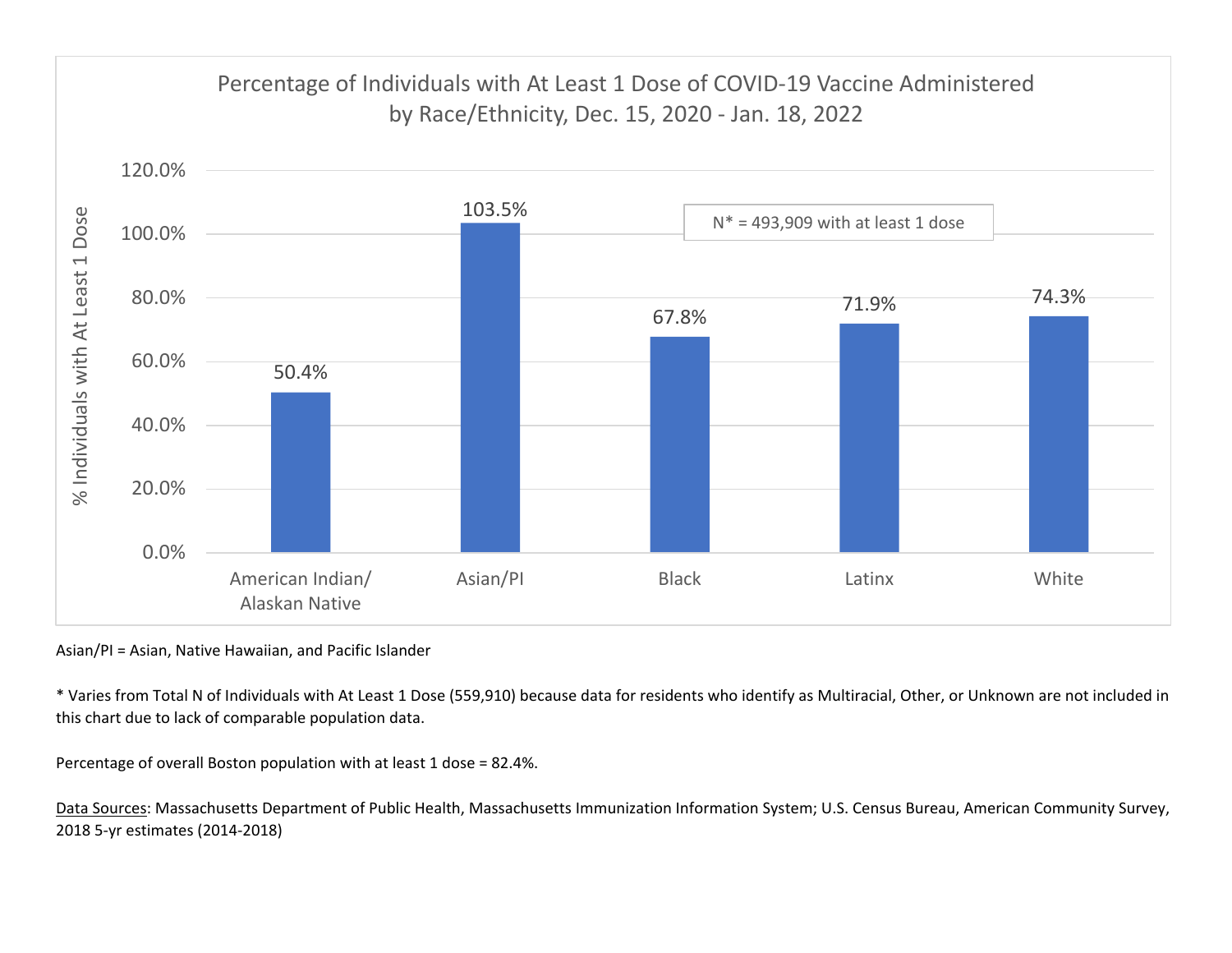

Asian/PI <sup>=</sup> Asian, Native Hawaiian, and Pacific Islander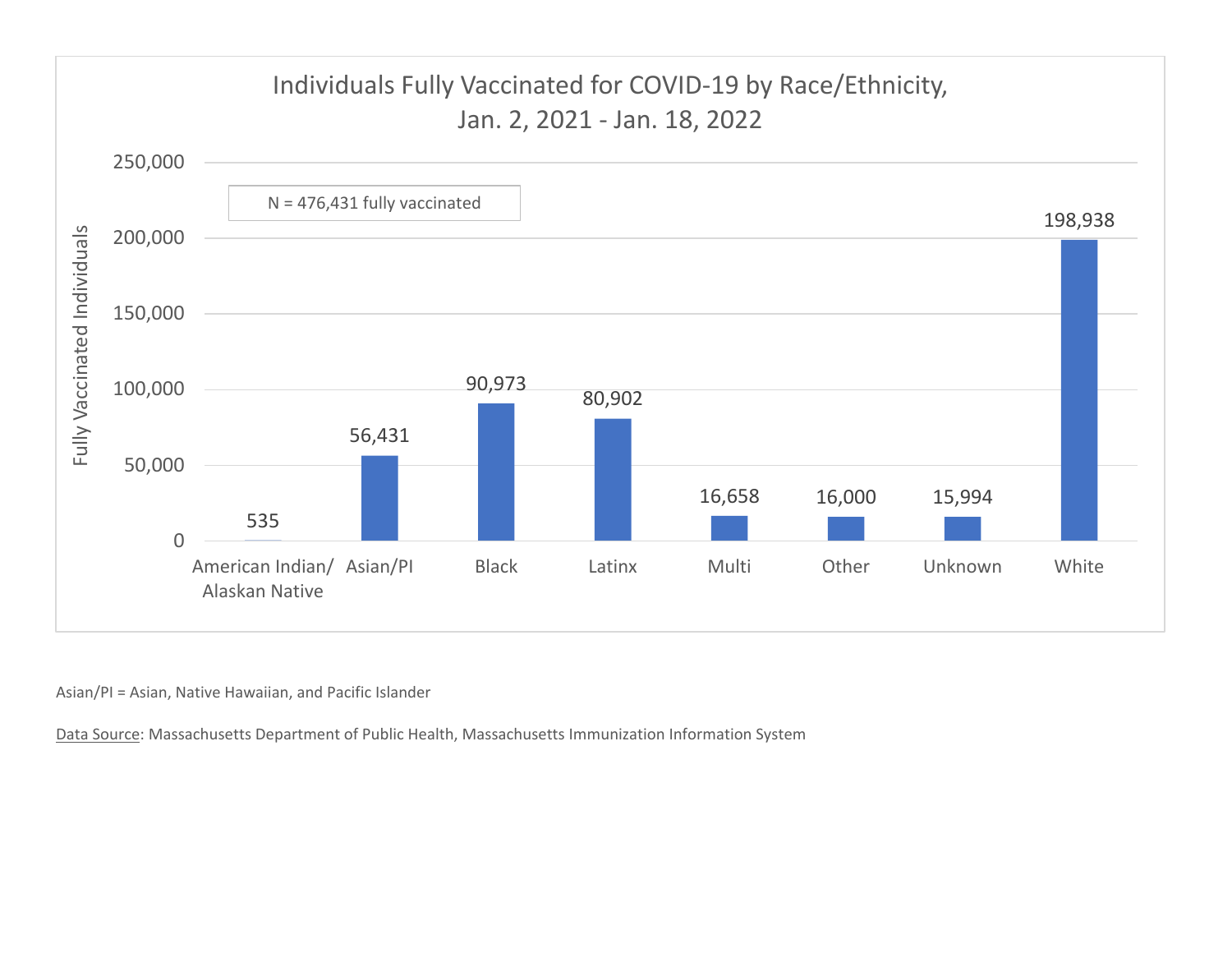

## Asian/PI <sup>=</sup> Asian, Native Hawaiian, and Pacific Islander

\* Varies from Total N of Fully Vaccinated Individuals (476,431) because data for residents who identify as Multiracial, Other, or Unknown are not included in this chart due to lack of comparable population data.

Percentage of overall Boston population fully vaccinated <sup>=</sup> 70.1%.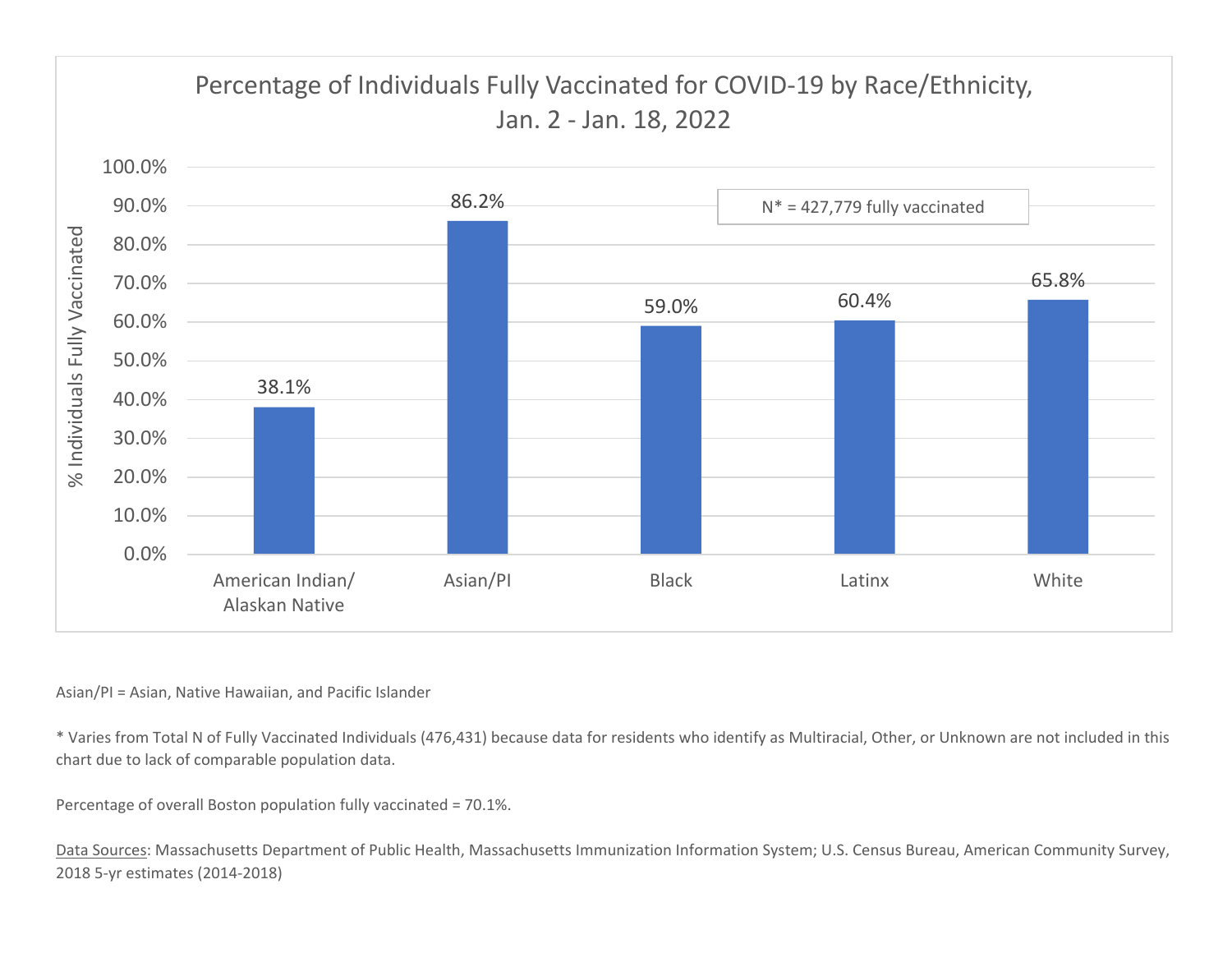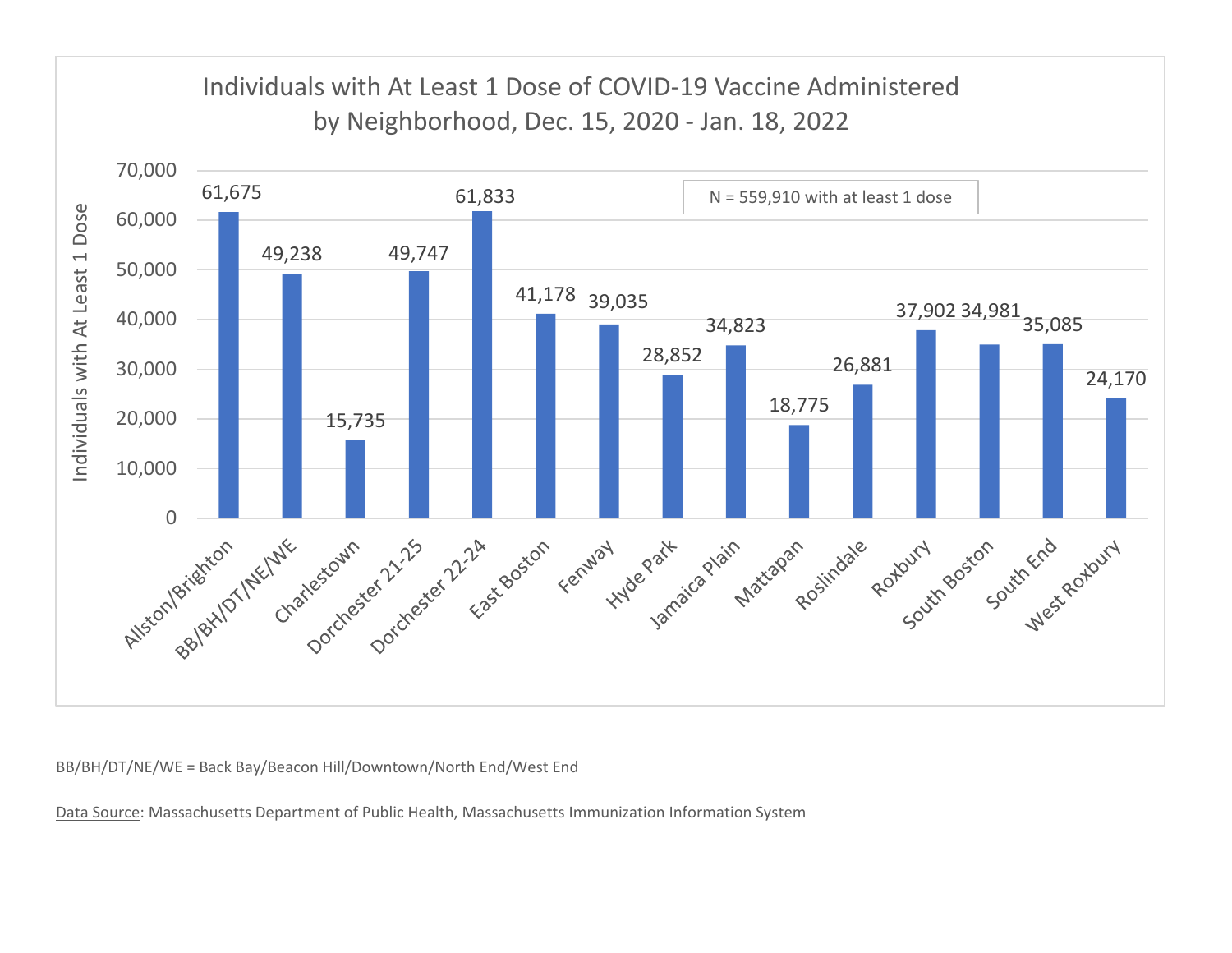

Percentage of overall Boston population with at least 1 dose <sup>=</sup> 82.4%.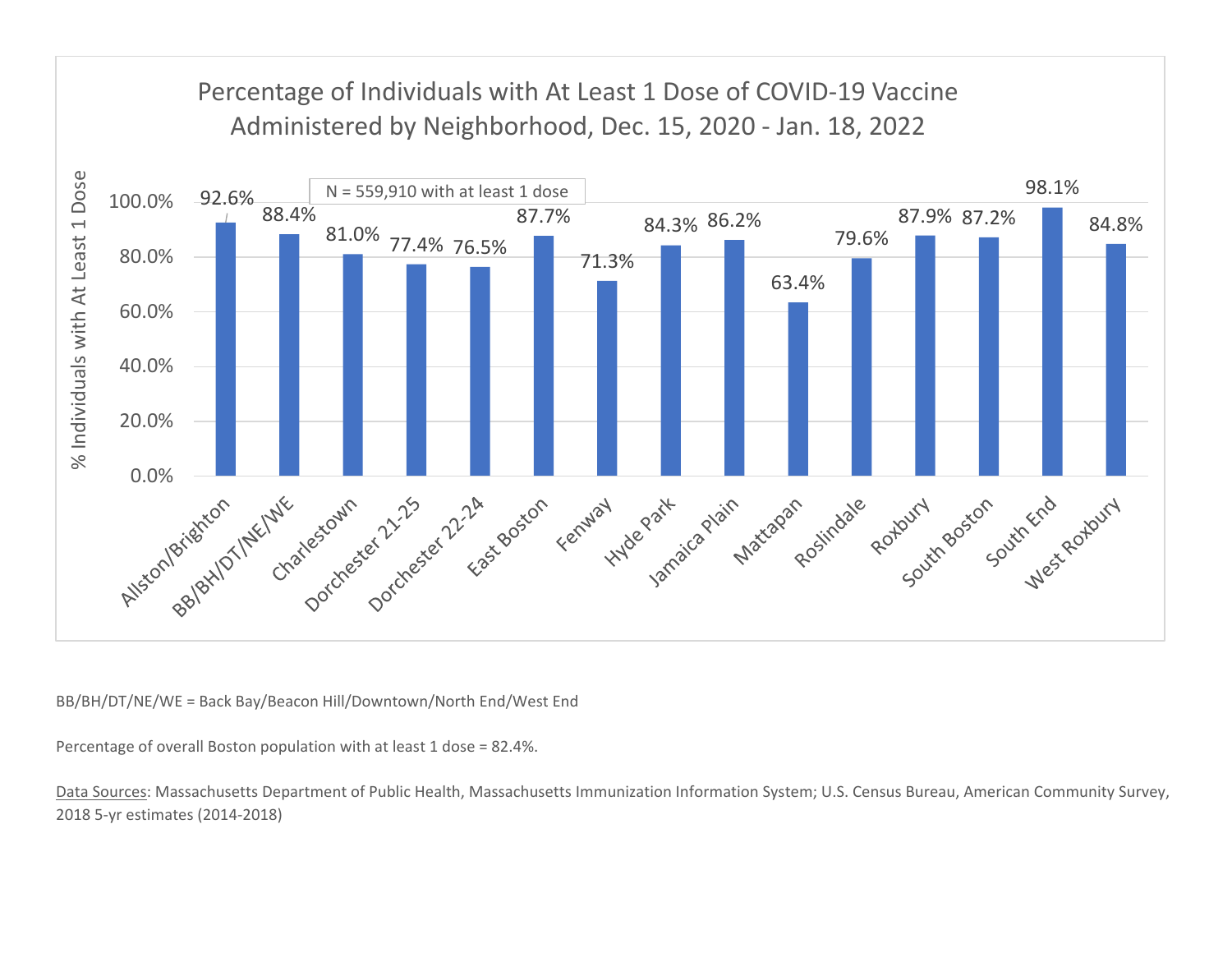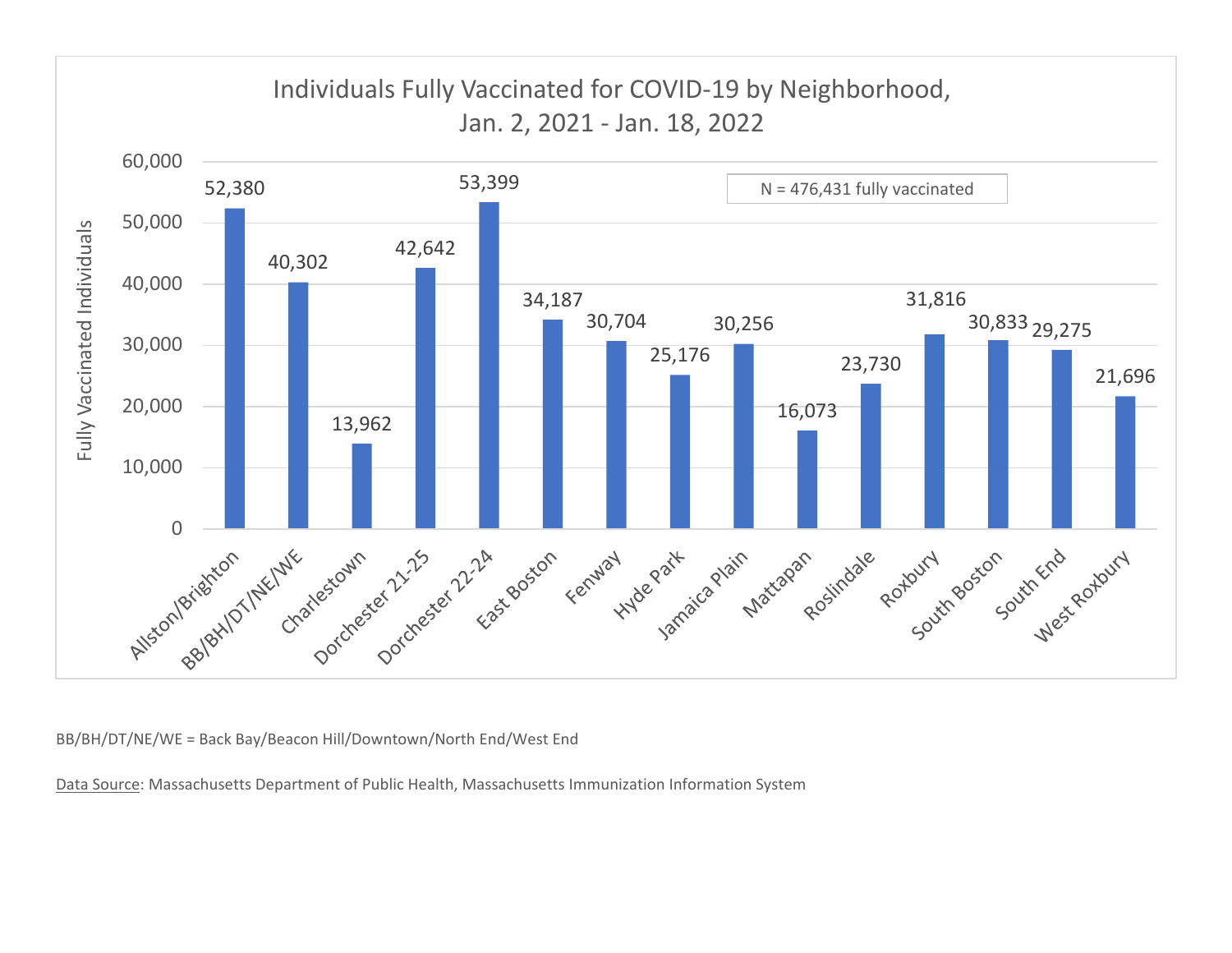

Percentage of overall Boston population fully vaccinated <sup>=</sup> 68.8%.